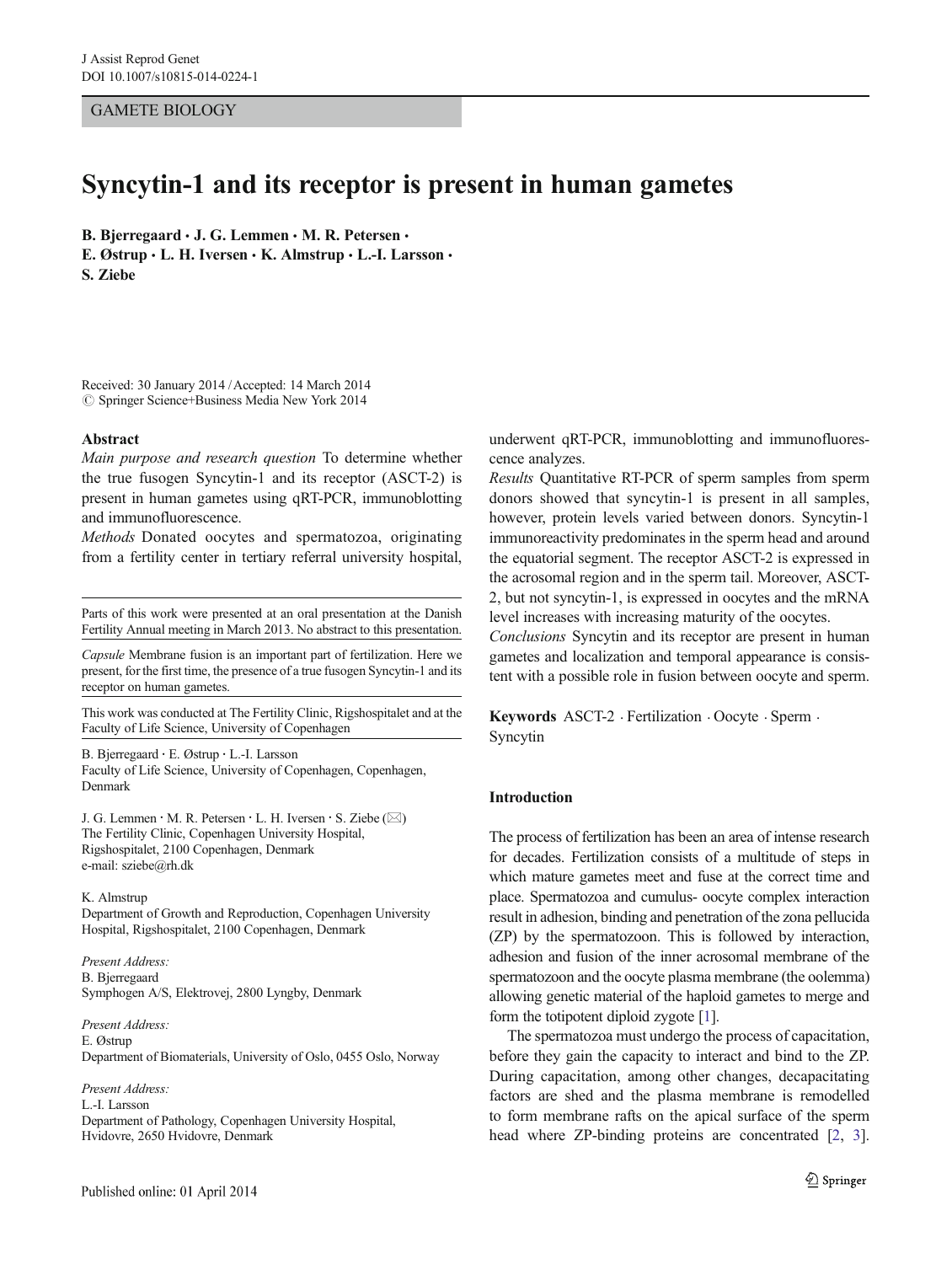Capacitation enables the spermatozoa to perform the acrosome reaction (AR), in which the plasma membrane and outer acrosomal membrane fuse to release the acrosomal content [[1\]](#page-5-0). The fertilization process therefore consists of two independent membrane fusion events, i.e. the AR and the fusion between the membrane of the spermatozoon and the oolemma. While SNARE fusion proteins (SNARE is an acronym derived from "SNAP (Soluble NSF Attachment Protein REceptor")) are involved during membrane fusion in the AR [\[4](#page-5-0), [5](#page-5-0)], the fusogenic molecules involved in fusion of the spermatozoon and oocyte have eluded identification [[6](#page-5-0)–[8](#page-6-0)].

Following ZP penetration the fertilizing spermatozoon adheres in a parallel manner to the oolemma at the equatorial segment [\[1](#page-5-0)]. This is the initial step leading to actual membrane fusion, hereby establishing cytoplasmic continuity. The adhesion protein Izumo-1 is located on the acrosomal region of the spermatozoon (demonstrated in mouse and human) and is only accessible following the AR [\[9\]](#page-6-0). Izumo-1 is essential for gamete adhesion before fusion of the inner acrosomal membrane and oolemma [\[9](#page-6-0)]. On the oolemma the tetraspanins CD9 and CD81 form tetraspanin webs which interact with Izumo-1, however only CD9-/- and CD81-/- double knockout mice are completely infertile, suggesting a capacity for one of the two to partly compensate for the other [[10](#page-6-0)]. Tetraspanin webs are, among a multitude of properties, involved in cellcell adhesion and viral infections [\[11\]](#page-6-0), but is not known to have any membrane fusion capabilities [[12](#page-6-0)].

Besides Izumo-1 and the tetraspanins CD9 and CD81, several other molecules have been suggested to participate in membrane fusion, on the oolemma (integrins, glucosyl phosphatidylinositol (GPI-1 anchored protein)) and spermatozoon (disintegrin and a metalloprotease (ADAM) (e.g. the disintegrins fertilin β and cyritestin)) [[6](#page-5-0)–[8](#page-6-0)].

The viral envelope protein Syncytin is an example of a fusogen [[12](#page-6-0), [13](#page-6-0)]. Syncytins participate in cell fusion in the placenta (trophoblast cells) [\[14](#page-6-0)–[16\]](#page-6-0), in muscles (myoblasts) [\[17\]](#page-6-0), bone marrow (osteoclasts) [[18](#page-6-0)] and in cancer [\[19](#page-6-0), [20\]](#page-6-0). Syncytin-1 (ERVW-1), which is expressed in humans, binds to a neutral amino acid transporter (the D-type retroviral receptor: ASCT-2 (SLC1A5)) and employs another transporter (ASCT-1 (SLC1A4)) as an auxiliary receptor [[14](#page-6-0), [21](#page-6-0)].

We therefore decided to investigate whether the fusogen Syncytin-1 and its receptor ASCT-2 were present in human spermatozoa and oocytes.

#### Material & methods

#### Oocytes and semen samples

Oocytes were obtained from patients attending infertility treatment at the fertility clinic of Rigshospitalet, University Hospital of Copenhagen, Denmark. The inclusion criteria were indication

for IVF or ICSI treatment, female age between 25 and 37 years (both inclusive) and regular menstrual cycles (21–35 days, both inclusive). Exclusion criteria were: medical or genetic conditions known to interfere with IVF treatment. The couple or single woman was informed both orally and with written patient information material. The oral information was given no later than 2 days before oocyte pickup. Couples could choose to donate 1) immature oocytes; MI or GV and/or 2) MII oocytes still not fertilized on the day of embryo transfer (embryo transfer conducted on day 2 after oocyte pickup). The couple or the donor woman was informed about all aspects of the study and written consent was obtained from all participants before inclusion in the study. Semen samples were obtained from donors with a priori known normal semen quality. Semen was recovered via a sperm bank, in which donors received a fee for each sample delivered.

#### Hormonal treatment of oocyte donors

Long protocols using down-regulation with GnRH-agonists (Synarela, Pharmacia, Denmark; Suprefact, Aventis Pharma, Denmark) for at least 14 days or short protocol using GnRHantagonists (Orgalutran, Organon, Copenhagen, Denmark; Cetrotide, MerckSerono, Copenhagen, Denmark) were applied. Patients were stimulated with recombinant FSH (Puregon, Organon; Gonal-F, Copenhagen, Serono) or urine derived FSH (Menopur, Ferring, Copenhagen, Denmark) and ovulation induced by urine derived hCG (Profasi, Serono, Pregnyl, Organon) or Ovitrelle (MerckSerono, Denmark). Oocyte aspiration was performed according to the standard procedure of the clinic.

## Collection of oocytes and sperm cells

Immature oocytes and surplus spermatozoa were donated on the day of oocyte pickup. Unfertilized oocytes from IVF and ICSI were donated on the day of transfer, approximately 48 h after oocyte pickup. For protein analysis, both pooled oocytes, single oocytes and spermatozoa pellets were placed in Eppendorf tubes, respectively, with 5–200 μl RIPA lysis buffer and stored at −20 °C until analysis. For RNA analysis both pooled and single oocytes were placed in microtubes containing 20 μl TRIzol (Invitrogen, Carlsbad, CA, USA) and stored at −20 °C until analysis. Semen samples were centrifuged (5 min at 16,000 g) and dissolved directly in lysis buffer (Macherey-Nagel, Düren, Germany). For immunocytochemistry, spermatozoa were spread on SuperFrost plus slides (Thermo Scientific, Walldorf, Germany), fixed in 1 % paraformaldehyde and stored in a dark at room temperature until further analysis.

#### Immunocytochemistry

Fixed spermatozoa were hydrated in PBS and processed for immunostaining. Initially, samples were blocked with 10 % goat serum and incubated overnight at 4 °C with mouse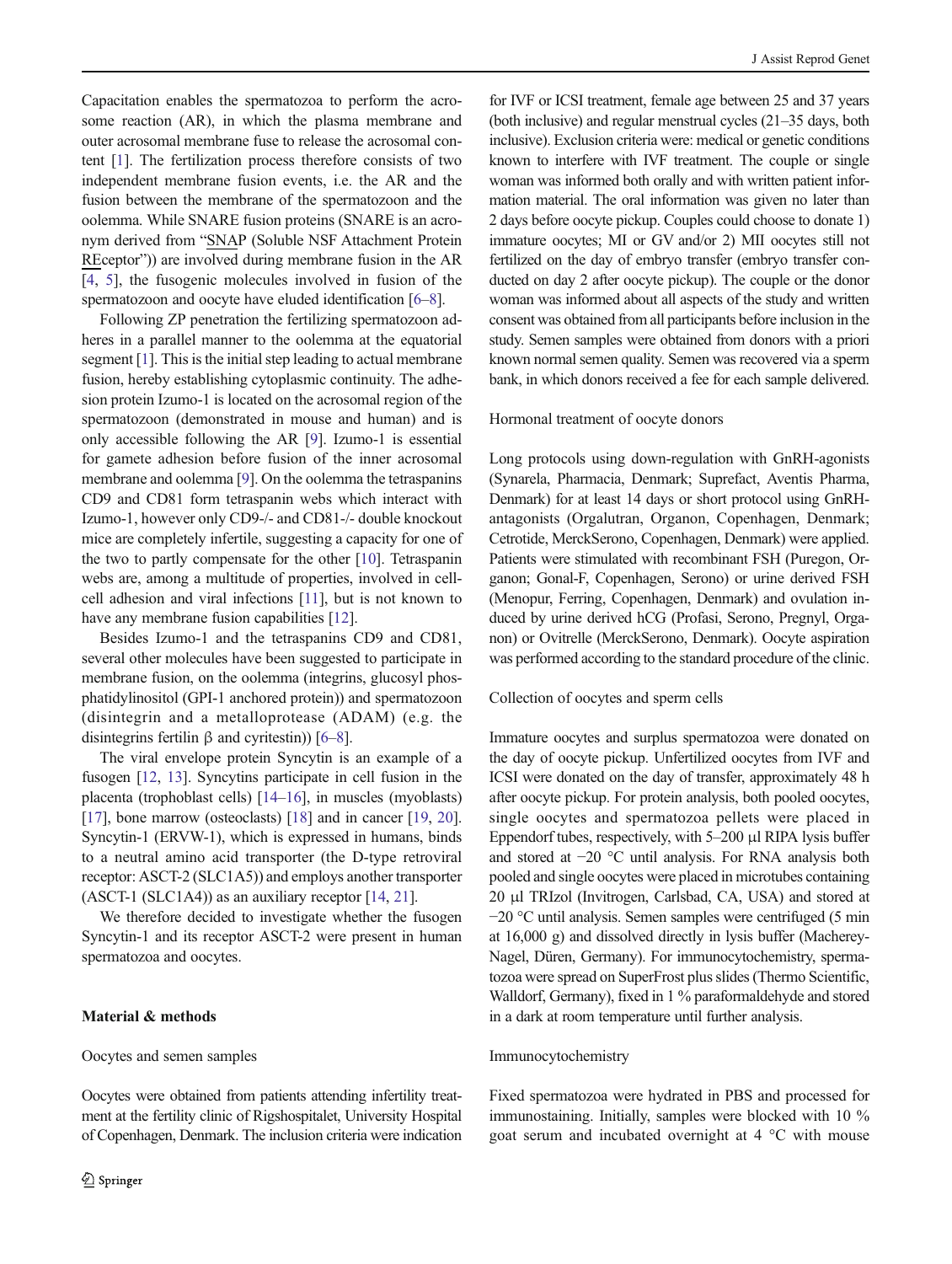monoclonal anti-syncytin-1 (human, 7E3, 5 μg/ml) [\[17\]](#page-6-0) or polyclonal rabbit anti-ASCT2 (10 μg/ml, Abcam, Cambridge, UK). The following day, samples were washed three times in PBS and incubated with species-specific antibodies labelled with Alexa-594 or Alexa-488 (5 μg/ml, Molecular Probes, Eugene, OR, USA), respectively. Nuclei were stained with bisbenzimide (Hoechst 33 258; Sigma, St. Louis, MO, USA). The specimens were mounted on glass slides using DAKO fluorescent mounting medium (DAKO, Glostrup, Denmark). Controls, including use of isotype-matched monoclonal antibodies, and pre-absorption of the polyclonal ASCT-2 antibody as well as conventional staining controls were included.

#### SDS-PAGE and immunoblotting

Extraction, SDS-PAGE and electroblotting were performed as described by Mortensen [[22](#page-6-0)]. Antibodies to syncytin-1 (7E3 mouse monoclonal anti-human, 1.5 μg/ml) or ASCT-2 (rabbit polyclonal anti-human 10 μg/ml) were used in combination with chemiluminescent detection and the intensities of the bands were quantitated using NIH Image software [\[22](#page-6-0)]. Syncytin-1 protein levels were reported relative to β-actin protein levels to adjust for loading effects.

## RNA purification

Total RNA from oocytes was isolated using TRIzol (Invitrogen) according to the manufacturer's recommendations with a few modifications. Phase separation was facilitated using the maxtract High Density tubes (Qiagen, Hilden, Germany), 0.5 μL glycogen (Roche, Mannheim, Germany) was used as carrier for the precipitation of RNA, and the dried RNA-pellet was directly used in the reversed transcription (RT).

Total RNA from spermatozoa was isolated by dissolving a pellet of sperm directly in lysis buffer and following the procedure of the Nucleospin® RNA II kit (Macherey-Nagel, Düren, Germany) using on-column DNA digestion. The RNA concentration was measured using a NanoDrop instrument (Thermo Fisher Scientific, Wilmington, USA).

RNA from whole testicular tissue was obtained from commercial vendors (Clonetech, Saint-Germain-en-Laye, France and Ambion, Paisley, UK).

## Quantitative real-time RT-PCR

The RNA-pellet was dissolved in a total volume of 8 μl, containing 16 ng/μL random hexamer primers (Fermentas, St. Leon, Germany), 8 ng/μL (μM) oligo dT primers (Fermentas), and 0.05 μL RNase H Minus, Point Mutant (Promega, Madison, WI, USA). RNA was incubated at 70 °C to denature RNA secondary structure and then quickly chilled on ice to let the primers anneal to the RNA.  $1 \times$  buffer (Promega), 0.5 mM dNTPs (Fermentas), 200 U M-MLV Reverse Transcriptase (Promega), and 0.025 μL RNase H Minus, Point Mutant (Promega) were added to a final volume of 12.5 μL. The reverse transcription was performed at 42 °C for 1 h and the enzyme was inactivated at 95 °C for 5 min. Quantitative RT-PCR was performed using LightCycler® Fast Start DNA Master SYBR Green I and the LightCycler® Real-Time PCR system (Roche, Mannheim, Germany). Primers used for syncytin-1 were: right: CCCCATCGTATAGGAGTCTT and left: CCCCATCAGACA TACCAGTT, producing an amplicon of 207 bp, while primers for ASCT-2 were: right: CCGCTTCTTCAACTCCTTCAA and left: ACCCACATCCTCCATCTCCA, producing an amplicon of 121 bp. The identity of the amplicons was confirmed by sequencing. Results were normalized to GAPDH (right: CAGGTGGTCTCCTCTGACTT and left: TGCTGTAGCC AAATTCGTTGT, producing an amplicon of 127 bp).

BeWo-cells, which have previously been shown to express syncytin-1 [\[23](#page-6-0)], were used as positive control, and a no template control was made in all runs, using water instead of cDNA. An intron spanning GAPDH-primer was used in the qRT-PCR to identify possible genomic DNA contamination. The relative expression was calculated using the ddCtmethod, with GAPDH as reference gene.

## RT-PCR

cDNA synthesis was performed by adding a 4:1 mixture of oligo-dT20 and random hexamers (0.5  $\mu$ g/ $\mu$ l), 5× cDNA synthesis buffer (650 mM Tris–HCl pH: 8.3; 25 mM MgCl2; 100 mM KCl2), 25 mM dNTP mix (GE Healthcare, Brondby, Denmark) and AMV reverse transcriptase (Affymetrix, Cleveland, USA) to 1 ug of heat denaturated (65 °C) RNA. cDNA synthesis was performed by incubating the samples at 42 ° C for 1 h. Finally 0.1 % triton X-100 was added and cDNA denaturated at 95 ° C for 1 min. PCR was performed by adding 10× DDRT buffer (100 mM Tris–HCl pH 8.4; 500 mM KCL; 18 mM MgCl2; 1 % Triton), 2.5 mM dNTP mix, Taq polymerase (GE Healthcare) and primers at a concentration of 1 pmol/μl. Cycle conditions were: 1 cycle of 5 min at 95 °C; 40 cycles of 30 s at 95 ° C, 1 min at 64 ° C, 1 min at 72 ° C and 1 cycle of 5 min at 72 °C. Representative bands from each primer combination were excised and sequenced for verification (Eurofins MWG, Germany).

## Results

Syncytin-1 and ASCT-2 is expressed in human sperm

Reverse transcriptase-polymerase chain reaction (RT-PCR) of RNA isolated from eight different donors showed that syncytin-1 was present in all samples (data not shown). Genomic contamination was avoided by on-column DNase digestion during RNA purification and the use of intron-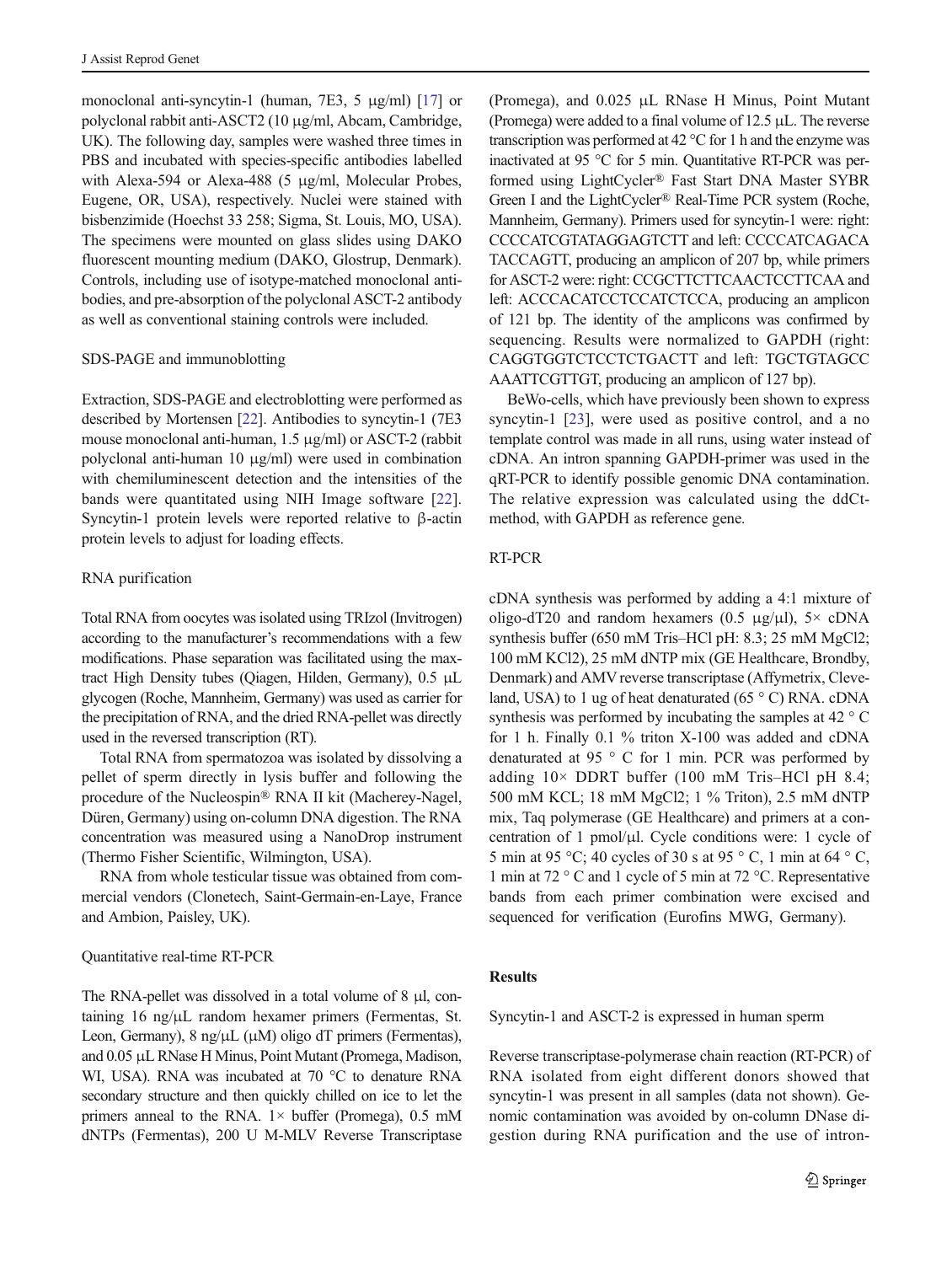<span id="page-3-0"></span>

Fig. 1 Expression of syncytin-1 and its receptor ASCT-2 by human sperm. Western blot showing syncytin-1 and ASCT-2 immunoreactive bands in samples from eight different sperm donors, respectively. Below, reprobing for β-actin is shown

spanning primers. The syncytin-1 receptor, ASCT-2, was also detectable in most donor ejaculates, however in some donors at a very low level. ASCT-2, but not Syncytin-1 expression was detected in RNA from whole testicular tissue. The identity of the bands corresponding to syncytin-1 and ASCT-2 were verified by sequencing.

Immunoblotting using an antiserum against the extracellular domain of syncytin-1 revealed an immunoreactive band around 60 kDa in extracts of eight different donors corresponding in size to a syncytin-1 component previously demonstrated to be present in the placenta [[17](#page-6-0), [15\]](#page-6-0). The protein level of syncytin-1 varied among the different semen donors (Fig. 1). ASCT-2 was detected in all semen samples, but appeared less abundant than syncytin-1. A similar variation in protein levels between samples was observed, despite using equal amount of protein in each well.

Syncytin-1 and ASCT-2 is localized at the acrosomal region and equatorial segment of the spermatozoa

Immunofluorescence staining of fixed spermatozoa from eight different donors showed that syncytin-1 immunoreactivity



Fig. 2 Localization of syncytin-1 in human sperm. Immunofluorescence images of fixed representative sperm samples from different sperm donors stained with a monoclonal antibody raised to the extracellular domain of syncytin-1 (a–c). Note staining of Syncytin-1 in the head of

the spermatozoa and around the equatorial segment. Slight staining of the midpiece and tail also noted. d shows an isotype matched control. (Scalebar 20 μm, objective: 100×/1.30 PL Fluotar)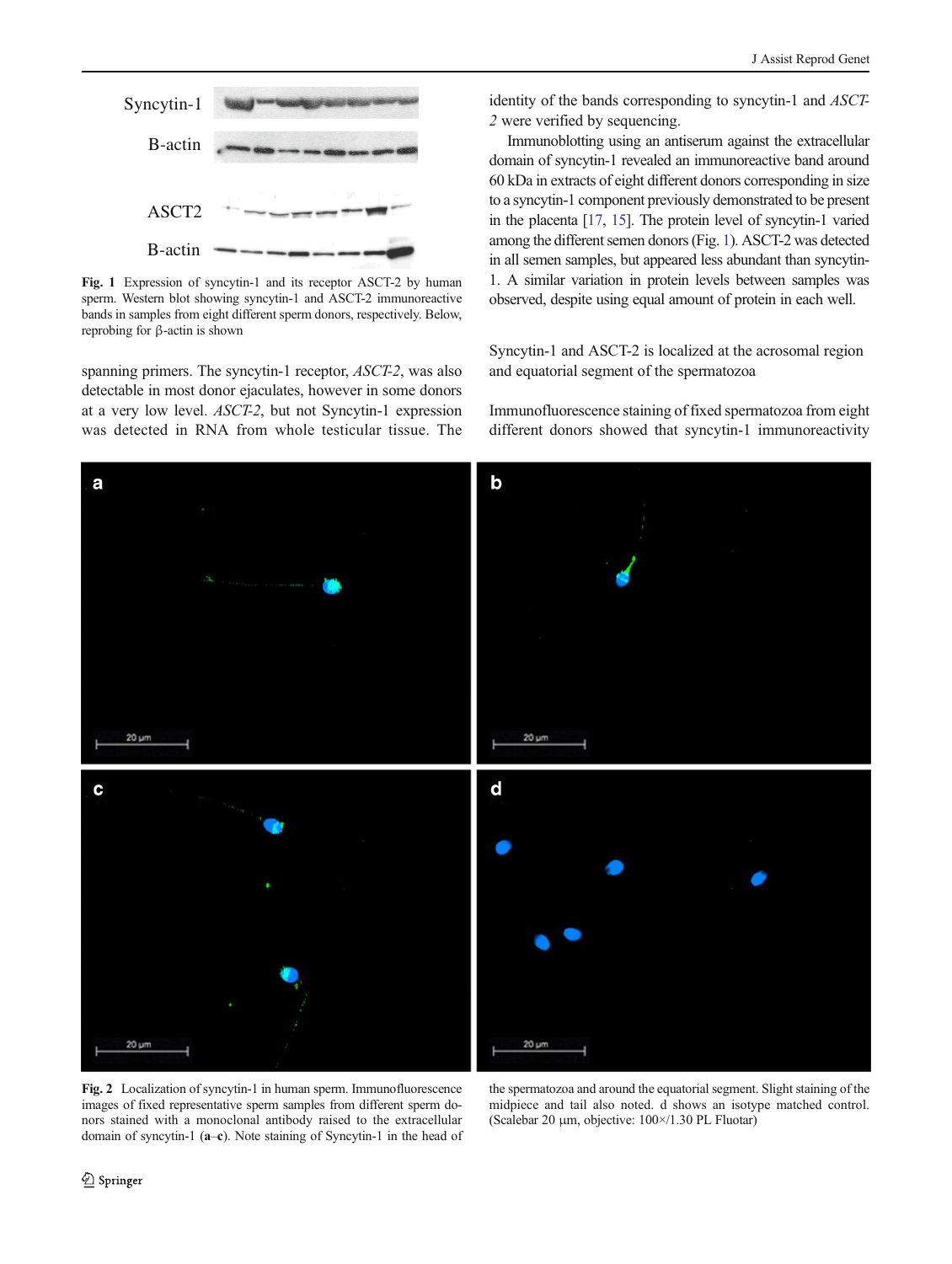

Fig. 3 Localization of ASCT-2 in human sperm. Immunofluorescence images of fixed representative sperm samples from different sperm donors stained with an anti-ASCT-2 (a–c). Note staining in the acrosomal

was predominately present in the acrosomal region of the spermatozoa (Fig. [2\)](#page-3-0). If the acrosomal region was not stained, syncytin-1 was localized at the equatorial segment only. Slight staining of the midpiece and tail was also noted. There was no obvious difference in the syncytin-1 localisation between the different donors.

ASCT-2 was predominately localized to the acrosomal region and in the tail region (Fig. 3). Controls, including use of type-matched monoclonal antibodies and pre-absorption of the polyclonal ASCT-2 antibody, as well as conventional staining controls were all negative.

The receptor ASCT-2 is expressed in human oocytes

A total of 80 oocytes (GV: 20, MI: 25, MII: 35) were included in the analysis. Quantitative RT-PCR showed that ASCT-2 was expressed in all of the evaluated stages of oocyte maturation (Fig. 4). There was significantly higher expression of ASCT-2

region of the spermatozoa and scarce staining of the tail. d shows a control with pre-absorption of the primary antibody. (Scalebar 20 μm, objective: 100×/1.30 PL Fluotar)

in mature MII stage oocytes compared to the immature GVstage ( $p=0.027$ ). However, expression of syncytin-1 was not detected in any of the oocytes examined.



Fig. 4 Expression of ASCT-2 in human oocytes. Quantiatative RT-PCR of ASCT-2 in oocytes at different developmental stages showed that the mRNA level increases as the oocytes mature. Chi-square test was applied to evaluate potential statistical significant differences, level of significance  $p \le 0.05$ . *a*,*b* indicates significant difference,  $p < 0.027$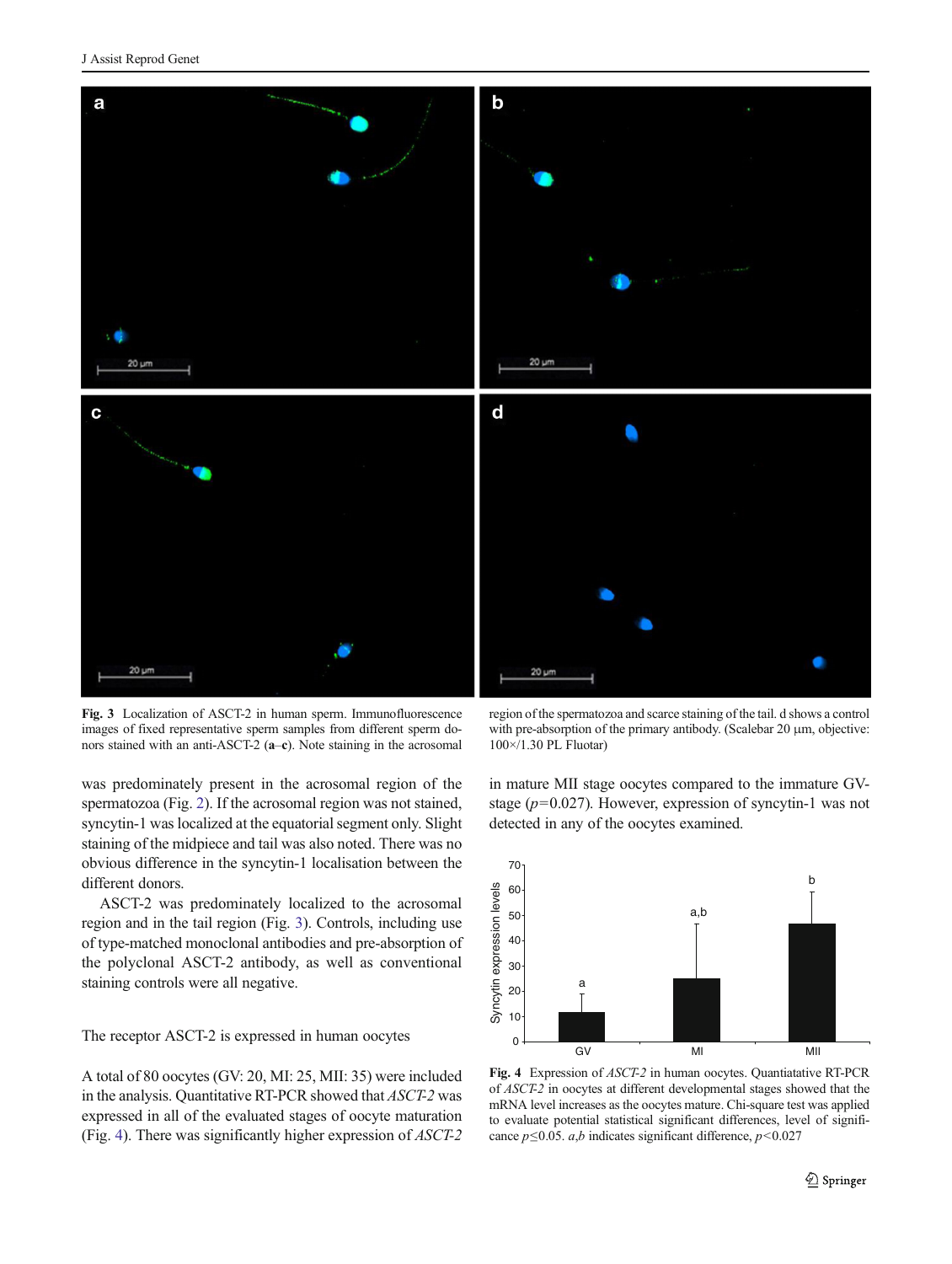#### <span id="page-5-0"></span>**Discussion**

Membrane fusion plays an essential role in mammalian fertilization, however a specific fusogen involved in fertilization has yet to be identified. Our findings demonstrate the presence of the fusogen syncytin-1 and its receptor ASCT-2 in human gametes. Syncytin-1 is predominantly localized at the acrosomal region of the spermatozoa. However, in a subset of cells it is exclusively localized to the equatorial segment. The process of capacitation and AR can be induced in vitro during gradient centrifugation, media exposure etc., however the extent varies between species [\[24\]](#page-6-0), and only a smaller fraction of human spermatozoa will undergo the AR reaction in vitro [\[25,](#page-6-0) [26\]](#page-6-0). The observed localization of syncytin-1, equatorial segment or acrosomal region, respectively could depend upon whether the spermatozoa had undergone the AR or not. Localization of a fusogen at the equatorial segment is supported by electron microscopy findings demonstrating gamete membrane fusion being initiated at the equatorial segment [\[27](#page-6-0), 1]. Moreover, the fusogen (syncytin-1) and it's receptor (ASCT-2) is expressed in spermatozoa and oocytes, respectively. In contrast to spermatozoa expressing syncytin-1, none of the analyzed oocytes expressed the fusogen, but only it's receptor.

Syncytin belongs, as mentioned, to a family of endogenous retroviruses [[13\]](#page-6-0). Introduction of syncytin expression in a cell line prevents retrovirus infection [[28\]](#page-6-0), suggesting that coexpression of syncytin and its receptor will block either of the two [[29](#page-6-0)]. Co-expression of syncytin-1 and ASCT-2 on spermatozoa could therefore function as a regulator of syncytin, preventing membrane fusion at the acrosomal region until the correct time and place.

In oocytes, we find that the ASCT-2 mRNA level significantly related to oocyte maturity from the germinal vesicle to the metaphase 2 stage. Due to shortage of fresh metaphase II (MII) oocytes we evaluated ASCT-2 mRNA in MII oocytes 48 h after oocyte pickup, which potentially also could affect expression level. Since syncytin-1 is present and localized at the right place in spermatozoa and ASCT-2 is present in the mature oocytes, this suggests that the fusogen syncytin-1 and its receptor could be involved in membrane fusion of the human gametes.

Previous studies have demonstrated the essential involvement of the tetraspanins CD9 and CD81 in fertilization [[30\]](#page-6-0). CD9 and CD 81 have been shown also to participate in membrane fusion during retrovirus infection [\[31\]](#page-6-0). All together the demonstration of syncytin-1 on the equatorial segment of spermatozoa supports the model suggested by Nixon et al. [6], linking documented membrane adhesion factors of importance to membrane fusion during fertilization.

The finding from the present study may potentially have significant impact on clinical decision making in assisted reproduction programs. Assuming that the presence of Syncytin-1 on spermatozoa is a necessity for gamete

membrane fusion during fertilization, analysis for its presence may directly impact clinical decisions like choice of treatment strategy. A high level of Syncytin-1, enabling gamete membrane fusion, would be supportive of insemination or standard in vitro fertilization, whereas low level or absence of Syncytin-1 would indicate the use of ICSI treatment.

Further, the presence of Syncytin-1 may be used as a diagnostic tool when evaluating a man's reproductive potential. Consequently, it may also be used to decide if a man should be used as sperm donor or not.

The presence of the receptor on the oocytes may be utilized in pharmaceutical or culture related interventions as an indicator of the developmental competence of the oocytes.

In conclusion, syncytin-1 and ASCT-2 are expressed in human gametes with localization and temporal appearance consistent with a possible role in fusion between oocyte and spermatozoon. Moreover, it is the first time a true fusogen has been identified in human gametes.

Reduced or total failure of syncytin-1 or ASCT-2 expression in spermatozoa or oocytes respectively, could potentially cause fertilization failure, which would be circumvented by ICSI. However, future functional studies are needed to examine whether the fusogen syncytin-1 is essential for human fertilization.

Ethical statement All participating persons gave their informed consent prior inclusion in the study. The Danish Ethical committee approval was obtained before the study was initiated (J. nr H-B-2008-150).

Conflict of interest The authors declare that they have no conflict of interest.

## References

- 1. Yanagimachi R. Mammalian fertilization. In: Knobil E, Neill J, editors. The physiology of reproduction. 2nd ed. New York: Raven; 1994. p. 189–317.
- 2. van Gestel RA, Brewis IA, Ashton PR, Brouwers JF, Gadella BM. Multiple proteins present in purified porcine sperm apical plasmamembranes interact with the zona pellucida of the oocyte. Mol Hum Reprod. 2007;13:445–54.
- 3. Nixon B, Mitchell LA, Anderson AL, Mclaughlin EA, O'bryan MK, Aitken RJ. Proteomic and functional analysis of human sperm detergent resistant membranes. J Cell Physiol. 2011;226:2651–65.
- 4. Blas GAD, Roggero CM, Tomes CN, Mayorga LS. Dynamics of SNARE assembly and disassembly during sperm acrosomal exocytosis. PLoS Biol. 2005;3:e323.
- 5. Rodriguez F, Bustos MA, Zanetti MN, Ruete MC, Mayorga LS, Tomes CN. alfa-SNAP prevents docking of the acrosome during sperm exocytosis because it sequesters monomeric syntaxin. PLoS One. 2011;6:e21925.
- 6. Nixon B, Aitken RJ, McLaughlin EA. New insights into the molecular mechanisms of sperm-egg interaction. Cell Mol Life Sci. 2007;64:1805–23.